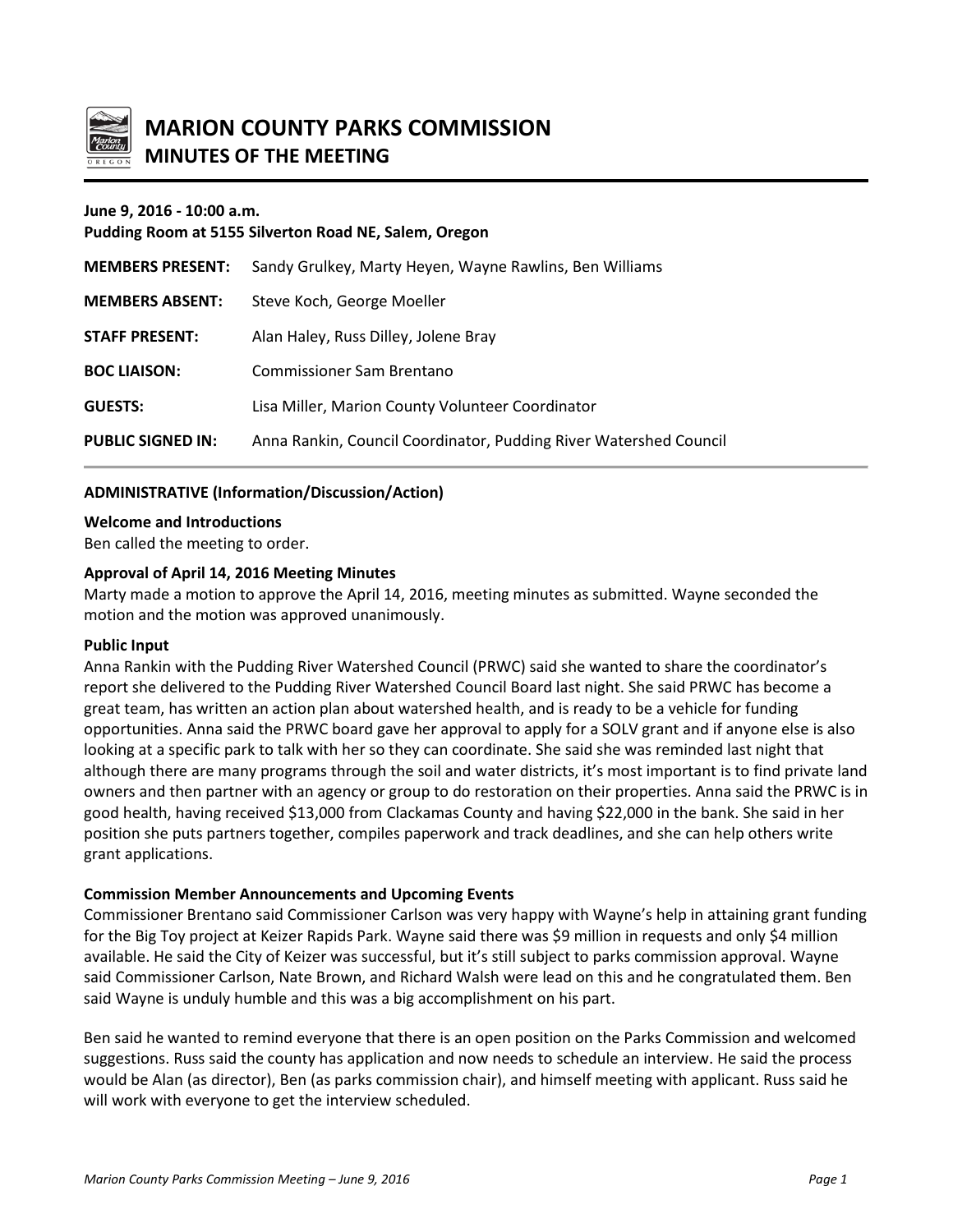#### **VOLUNTEER COORDINATOR PRESENTATION**

Lisa Miller told the commissioners that she has been the volunteer coordinator for Marion County for about seven months. She said her office recruits volunteers, provides resources, and provides support to approximately 19 active advisory boards and committees. Lisa said her office keeps rosters of advisory board members and when members are coming to the end of their term they make sure they're either reappointed or replaced. Lisa said her office uses a number of different recruitment methods including media releases, website and social media, and targeted marketing. She said some volunteer openings are very specific and require someone with knowledge or experience in a specific area, so detailed information from the department is needed. Lisa said when a new application is received it is forwarded to staff for review who decide whether or not to interview. She said once an applicant is appointed, her office can assist by providing training and reference materials, such as an advisory board handbook and public meeting law reference guide.

Lisa said one of the roadblocks to recruitment is that community members often don't realize the advisory boards exist. She said anytime her office can highlight a board's work or activities, that gives them an opportunity to spark interest with the community. Lisa said they have a number of applications who want to help out on periodic, onetime events. She asked members what prompted them to join the parks commission. Lisa said they're working to make sure new advisory board members receive their advisory board handbook and training. The commission thanked Lisa for attending and providing an update.

## **2017-2018 BUDGET/PROJECT SELECTION**

Ben reminded commission members that the board of commissioners is looking for assistance from the parks commission on ways to frame a parks maintenance plan. He said Steve had asked for an aerial photo of the parks and that is being provided today, which should help this discussion. Alan said the essence was for parks commissioners to go through the list and review the maintenance projects, and there would be a discussion about prioritizing them at today's meeting. He said projects for this fiscal year (2016-2017) have been approved so the commission needs to work on projects for the next fiscal year (2017-2018). Alan said the list should be framed in by October and completed by December. He said as the list is put together, research will need to be done regarding the cost and whether it can be tied to another project for more than one park. Ben said this would be an item such as a sign project that Alan said the cost is based on estimates so he would like an opportunity to provide advance notice to the board. He told the commission they can also offer up other ideas that are not on the list. Ben said a subject for all parks vs signage for a specific park. Alan said yes, but if you end of with a sign project the cost may be high and may not be the way wanted to spend funds in a FY and may want to break back down.

Ben asked if members wanted to discuss specific parks or ask Russ talk about where he sees real need. Wayne said he would prefer to hear from Russ and depend on his expertise and knowledge. Marty said she would like to review with the list with the aerial photos provided today. Alan said a short parks tour would also help the commission see the proposed projects. Alan and Russ suggested the following projects as top priorities:

- Aumsville Ponds Park Alan said trail maintenance at this park is a big issue, although the City of Aumsville has an interest in attaining it. Alan said even if the park goes to the city, it will still be a regional park that must be maintained.
- Park Signs Russ said new park signs are needed throughout the county parks system.
- Spong's Landing Park Russ said the county has spent about \$5,000 a year to maintain the restroom. He said the fixtures are 50-60 years old and there was one season the restroom was unusable because parts to repair the fixtures couldn't be found.
- Niagara Park Russ said the bank is starting to erode under the stairs and an engineering study is needed to identify what needs to be done. He said this will be contracted out, not done by county staff.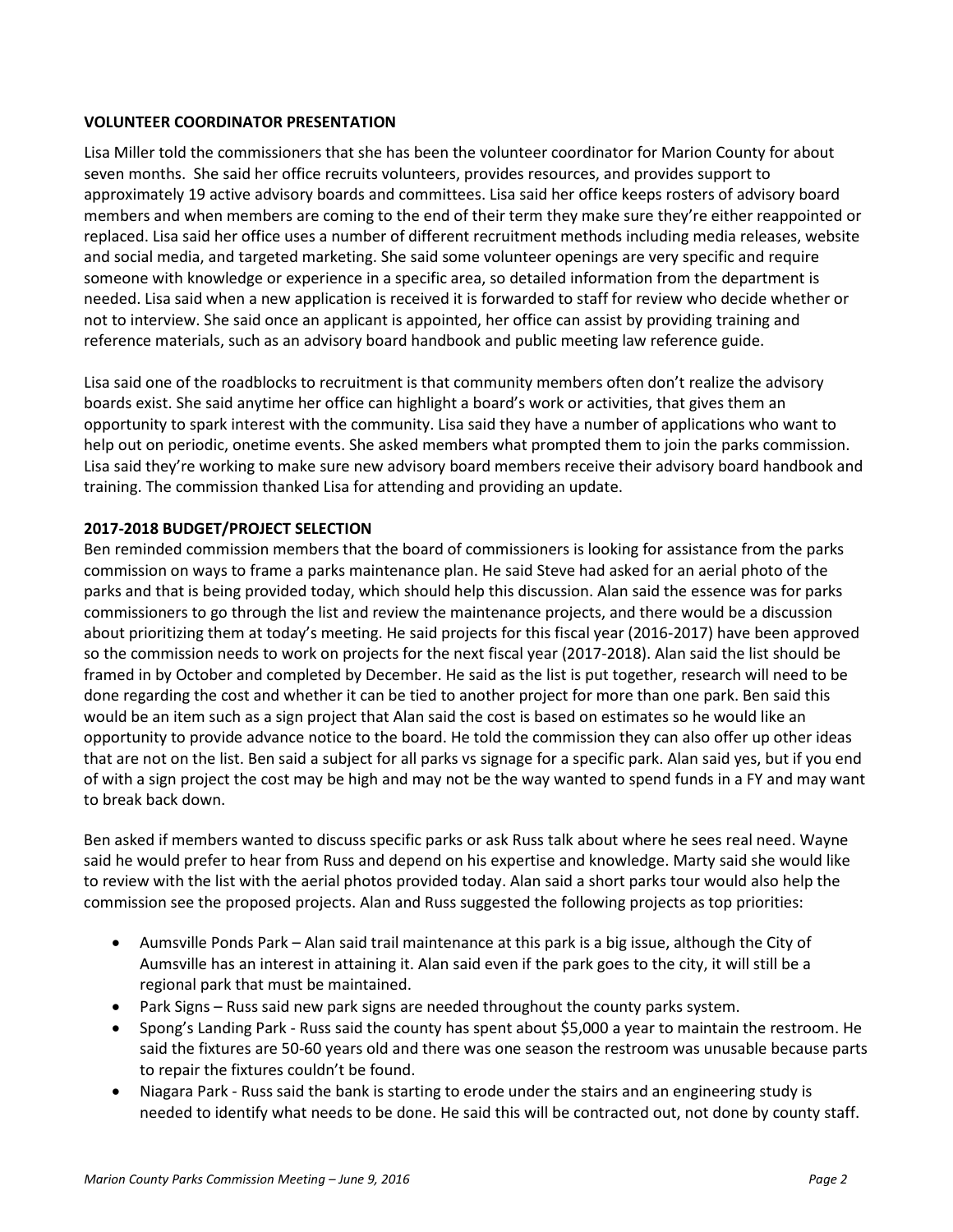- Scotts Mills Park Russ said he would like to take all the picnic tables off lawn and put in concrete pads to level them, put in group shelter with a barbecue.
- Scotts Mills Park Russ said they would like to repave and stripe the parking lot.

Russ said he would also like to rehabilitate the horse arena at Joryville Park. Wayne said because the cost of maintaining this area is so high and used by so few, he would propose an alternative use for the site. He said horse trails are good when they're used but the arena is not as optimal because of maintenance issues. There was discussion about realistic approaches to prioritizing projects. Wayne said he thought it would be helpful if as many commission members as possible can attend a parks tour so they can discuss and share their concerns. Russ said he will email suggested projects to the commission and plan a field trip to the five parks. Commissioner Brentano asked Russ to check the property boundary on the map because it doesn't look accurate. Russ said he will work with staff to correct. Commissioner Brentano asked commission members if they had anything to add to the list. The group said they did not at this time but might after the field trip.

Anna asked Commissioner Brentano about the board of commissioner's thoughts on the Scotts Mills Dam removal. He said the board hasn't formed an opinion yet. Sandy said there was a PRWC meeting last night and Oregon Fish and Wildlife (ODFW) attended. She said they discussed a plan about the further study of fish passage through the defunct passageway and over falls of the Scotts Mills Dam. Sandy said that staff reported at a previous commission meeting that the entire dam was Marion County property. Russ said the Army Corp of Engineers will also need to be involved in this discussion. Anna said PRWC will be the organizing groups and pulling agencies together to partner for the dam removal. She said she's talked to various agencies, and has been told by the Army Corp that the dam is not on their list of bridges. She said the next step is to hire an engineer to make a professional recommendation about the future of the dam. Anna said the next grant cycle is in October and she will return to the August parks commission meeting with the proposal to request a letter of support. Marty asked to receive the proposal before that meeting so commissioners have an opportunity to read and be prepared to vote on the letter of support. Anna said she will provide a summary because the grant will not yet be written.

Sam asked if staff had identified any improvements that can be done to Auburn Park. Russ said at this time the county is doing maintenance and mowing, but they looked at the problem area and it is very wet. He said that Matt Knudsen, an environmental specialist, looked at this area and found a lot of false French drains with only one actually draining somewhere and the rest draining into the corner of the property with problems. Russ said it would cost several thousand dollars to fix. Wayne said he talked to the neighbors on east side and they said they had no issues. He said he didn't speak with neighbors on south but he walked the area. Wayne said they're unable to work with the developer because he's relocated to Canada. Russ said in regards to the reports of vermin in the area, the county maintenance worker reported that he's never seen any animals but birds. Russ said if there is vermin, he doesn't think they are coming from parks property. Wayne said it may come from a neighbor's property if they are leaving out pet food but it still needs an engineering review to see what can be done for drainage. Russ said the drainage under each home is perforated pipes they now realize are becoming clogged and must be physically cleaned.

## **FUTURE TOPICS / EMERGING ISSUES / OTHER BUSINESS**

#### **Butteville Landing Update**

Ben said Alan brought the Butteville Landing issue to a Management Update meeting and the board of commissioners approved what has been done, as well as continuing the work. Staff will bring a budget to a future meeting for discussion. Commissioner Brentano said this wasn't disused at recent budget meetings, so the matter is still undecided. Wayne said he visited the landing and it has good trail and water access, so it's a good candidate for grants for improvement. Ben said they held a community meeting and are focusing on river access, Butteville Store re-energization, and creating a Hops museum in Butteville. He said if all of this comes